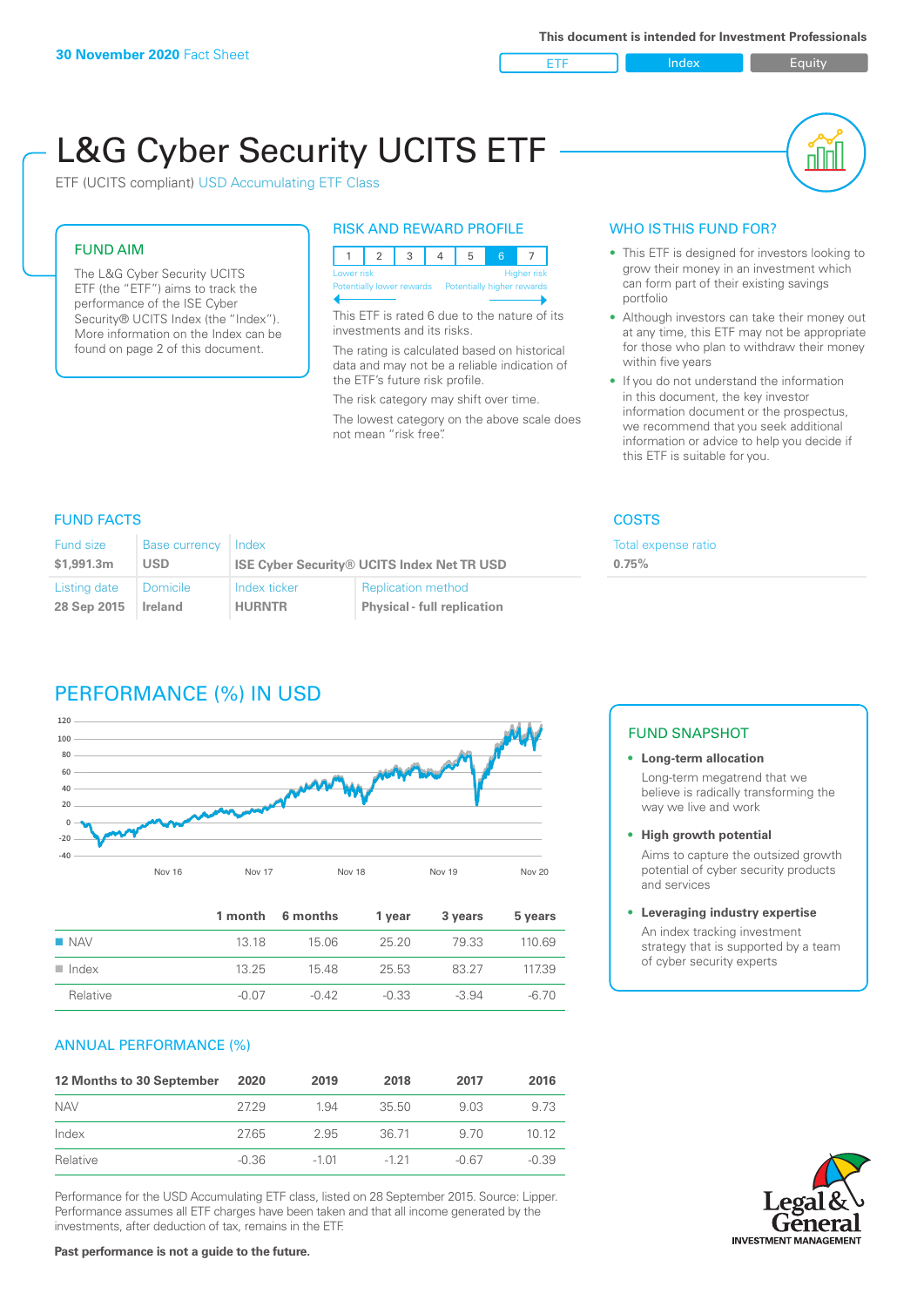# L&G Cyber Security UCITS ETF

ETF (UCITS compliant) USD Accumulating ETF Class

### INDEX BREAKDOWN

The breakdowns below relate to the Index. The ETF's portfolio may deviate from the below. All data source LGIM unless otherwise stated. Totals may not sum to 100% due to rounding.

 $\blacksquare$ 



| <b>CURRENCY (%)</b> |      |
|---------------------|------|
| <b>USD</b>          | 79.0 |
| $\blacksquare$ GBP  | 6.4  |
| <b>JPY</b>          | 4.1  |
| CAD                 | 3.9  |
| <b>EUR</b>          | 3.2  |
| $\blacksquare$ SEK  | 1.9  |
| <b>KRW</b><br>п     | 1.4  |
|                     |      |

■ Top 10 constituents 25.3% Rest of Index 74.7% No. of constituents in Index 55

#### TOP 10 CONSTITUENTS (%)

| Cloudflare         | 38  |
|--------------------|-----|
| <b>Blackberry</b>  | 27  |
| FireEye            | 2.6 |
| Palo Alto Networks | 25  |
| CrowdStrike        | 2.3 |
| Cyberark           | 23  |
| Cisco Systems      | 23  |
| Splunk             | 2.3 |
| NetScout Systems   | 2.3 |
| Digital Arts       | 22  |
|                    |     |

#### INDEX DESCRIPTION

The Index aims to track the performance of a basket of stocks of companies that are actively engaged in providing cyber security technology and services.

The Index is comprised of companies which are publically traded on various stock exchanges around the world that generate a material proportion of their revenues from the cyber security industry. The industry is deemed to be comprised of companies in the following two subsectors: (1) Infrastructure Providers that develop hardware and software for safeguarding internal and external access to files, websites and networks; and (2) Service Providers that provide consulting and secure cyber-based services.

A company is only eligible for inclusion in the Index if it is of a sufficient size (determined by reference to the total market value of its shares) and it is sufficiently "liquid" (a measure of how actively its shares are traded on a daily basis).

Within the Index, the weights allocated to the Infrastructure Provider and Service Provider subsectors are determined by reference to the relative size of each sector (i.e. the total market value of the shares of all companies within each subsector). Initially, the companies are equally weighted within each subsector. However, an adjustment to the weights is made if any company falls short of a liquidity test that is applied to each company individually.

#### INVESTMENT MANAGER

GO ETF Solutions LLP is the investment manager for each of the exchange traded funds (ETFs) issued by Legal & General UCITS ETF Plc and is responsible for the day-to-day investment management decisions for this ETF. The team is highly experienced with respect to all aspects relating to the management of an ETF portfolio, including collateral management, OTC swap trading, adherence to UCITS regulations and counterparty exposure and monitoring.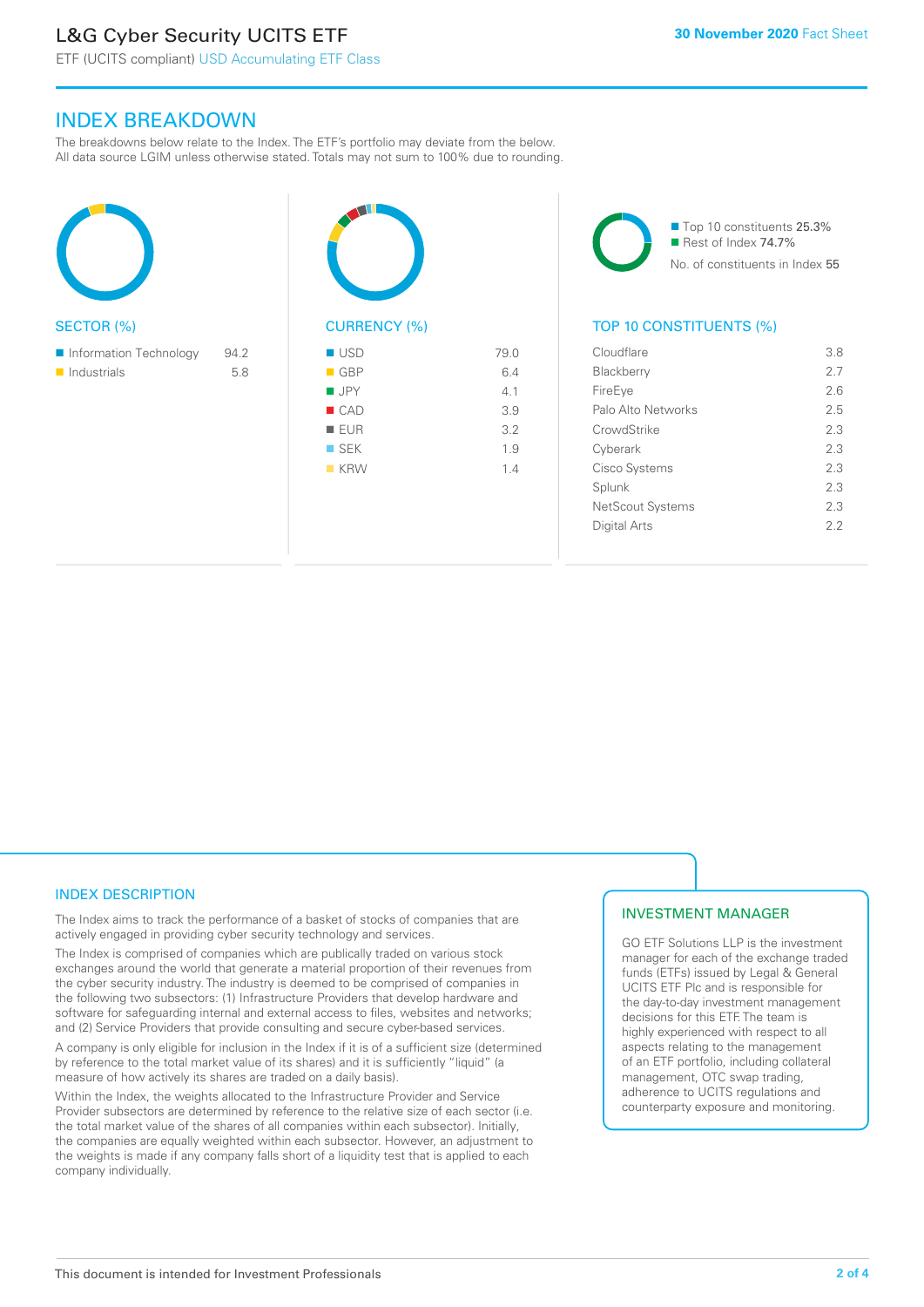# L&G Cyber Security UCITS ETF

ETF (UCITS compliant) USD Accumulating ETF Class

#### KEY RISKS

- The value of an investment and any income taken from it is not guaranteed and can go down as well as up; you may not get back the amount you originally invested.
- An investment in the ETF involves a significant degree of risk. Any decision to invest should be based on the information contained in the relevant prospectus. Prospective investors should obtain their own independent accounting, tax and legal advice and should consult their own professional advisers to ascertain the suitability of the ETF as an investment.
- The value of the shares in the ETF is directly affected by increases and decreases in the value of the Index. Accordingly the value of a share in the ETF may go up or down and a shareholder may lose some or the entire amount invested.
- The ETF's ability to closely track the Index will be affected by its ability to purchase and/or sell the Index constituents and any legal or regulatory restrictions or disruptions affecting them.
- The ETF's ability to closely track the Index will also be affected by transaction costs and taxes incurred when adjusting its investment portfolio generally and/ or to mirror any periodic adjustments to the constituents of the Index. There can be no certainty that ETF shares can always be bought or sold on a stock exchange or that the market price at which the ETF shares may be traded on a stock exchange will reflect the performance of the Index.
- The ETF is subject to the risk that third party service providers (such as a bank entering into swaps with the ETF or the ETF's depositary) may go bankrupt or fail to pay money due to the ETF or return property belonging to the ETF.
- As the Index includes micro, small and medium-sized publicly traded companies, the ETF is subject to the risk that such companies may be more vulnerable to adverse business or economic events and greater and more unpredictable price changes than larger companies or the stock market as a whole.
- The ETF is subject to the risks associated with technology-focused companies that are particularly vulnerable to rapid developments in technology (which may leave their products out-of-date), government regulation and competition from domestic and foreign competitors who may have lower production costs. Such companies may also have difficulties establishing and maintaining patents, copyrights, trademarks and trade secrets relating to their products which could negatively affect their value.

For more in[form](https://www.lgimetf.com/)ation, please refer to the key investor information document on our website Ø

#### TRADING INFORMATION

| <b>Exchange</b>           | <b>Currency ISIN</b> |                     | <b>SEDOL</b>   | <b>Ticker</b> | <b>Bloomberg</b> |
|---------------------------|----------------------|---------------------|----------------|---------------|------------------|
| London Stock Exchange USD |                      | IE00BYPLS672        | <b>BYPLS67</b> | <b>USPY</b>   | USPY IN          |
| London Stock Exchange GBP |                      | IE00BYPLS672        | BYRGP36        | <b>ISPY</b>   | ISPY I N         |
| Borsa Italiana            | <b>EUR</b>           | IE00BYPLS672        | <b>BYV7098</b> | <b>ISPY</b>   | <b>ISPY IM</b>   |
| Deutsche Börse            | <b>EUR</b>           | <b>IFOORYPLS672</b> | BYRMFH8 USPY   |               | <b>USPY GY</b>   |
| <b>SIX Swiss Exchange</b> | CHF                  | IE00BYPLS672        | <b>RYSXHT6</b> | <b>ISPY</b>   | <b>ISPY SW</b>   |
| <b>NYSE Euronext</b>      | FUR                  | IF00BYPLS672        | <b>BE33SD9</b> | ISPY          | <b>ISPY NA</b>   |

The currency shown is the trading currency of the listing.



#### SPOTLIGHT ON LEGAL & GENERAL INVESTMENT MANAGEMENT

We are one of Europe's largest asset managers and a major global investor, with assets under management of €1,369.6 billion (as at 30 June 2020). We work with a wide range of global clients, including pension schemes, sovereign wealth funds, fund distributors and retail investors.

Source: LGIM internal data as at 30 June 2020. The AUM disclosed aggregates the assets managed by LGIM in the UK, LGIMA in the US and LGIM Asia in Hong Kong. The AUM includes the value of securities and derivatives positions.

#### COUNTRY REGISTRATION



**SP** United Kingdom

#### TO FIND OUT MORE



#### **Index Disclaimer**

Nasdaq, Inc. and its respective affiliates do not guarantee the accuracy and/or the completeness of the ISE Cyber Security® UCITS Index (the "Index") or any data included therein and Nasdaq, Inc. and its respective affiliates shall have no liability for any errors, omissions, or interruptions therein. Nasdaq, Inc. and its respective affiliates make no warranty, express or implied, as to results to be obtained by the adviser, owners of the ETF, or any other person or entity from the use of the Index or any data included therein. Nasdaq, Inc. and its respective affiliates make no express or implied warranties, and expressly disclaim all warranties, of merchantability or fitness for a particular purpose or use with respect to the Index or any data included therein. Without limiting any of the foregoing, in no event shall Nasdaq, Inc. or its respective affiliates have any liability for any lost profits or indirect, punitive, special or consequential damages or losses, even if notified of the possibility of such damages.